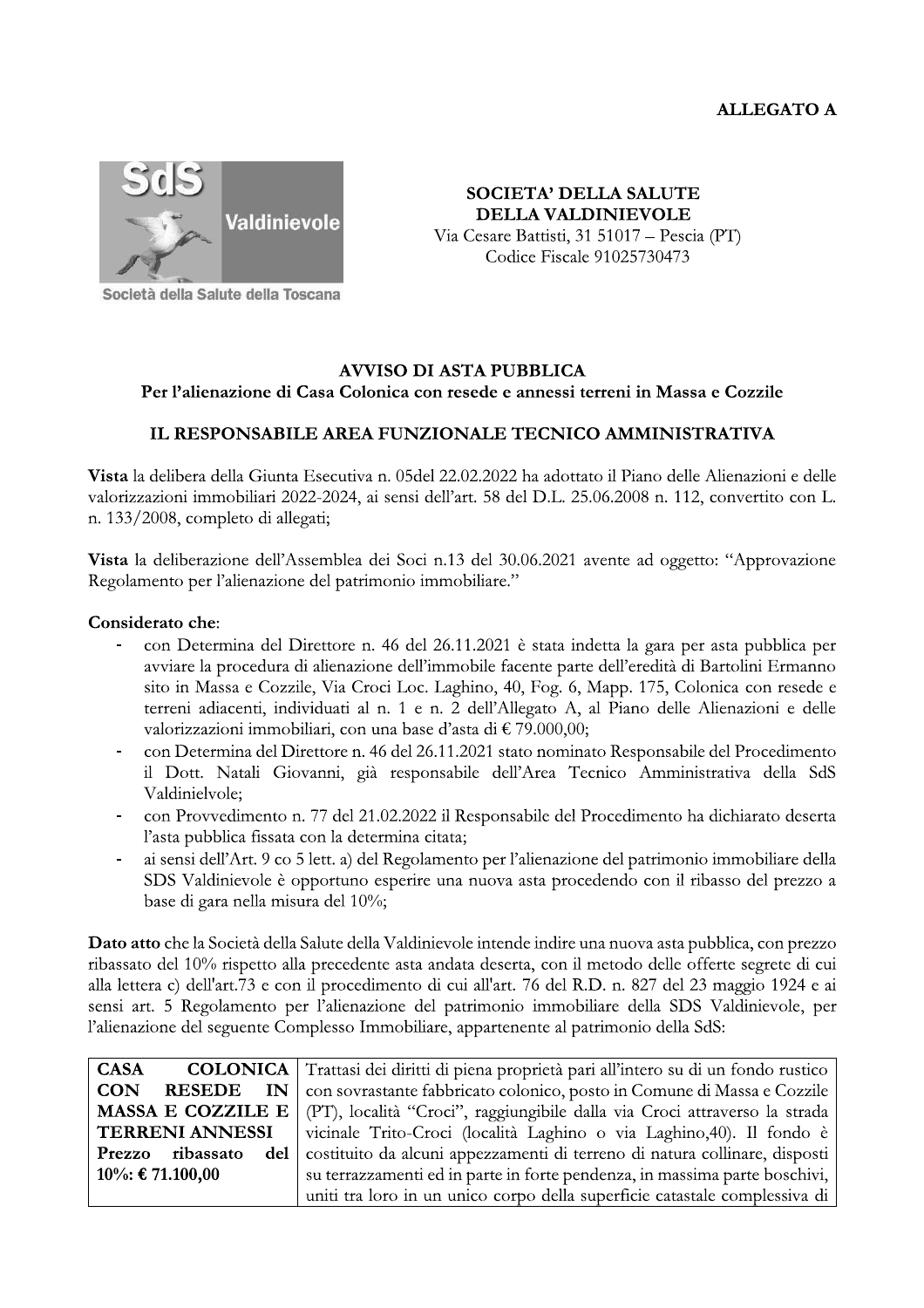| mq. 7.127. Nell'estrema porzione sud del terreno sorge un fabbricato                                       |
|------------------------------------------------------------------------------------------------------------|
| colonico elevato del solo pianterreno, composto da un ampio locale                                         |
| soggiorno-pranzo, cucina, camera, bagno, due vani ad uso cantina ed un                                     |
| ampio loggiato sul fronte est; è presente un secondo loggiato sul fronte                                   |
| ovest, ma totalmente abusivo.                                                                              |
| Il fronte nord del fabbricato è interamente controterra, in quanto                                         |
| realizzato a ridosso di un terrazzamento. La sua struttura portante è                                      |
| costituita da murature in blocchi di cemento e sovrastanti coperture piane                                 |
| realizzate con solai in latero c.a.; le pareti interne sono rifinite con                                   |
| intonaco del tipo civile, esternamente in parte schizzate a cemento, in                                    |
| parte a vista. Le pavimentazioni sono parte in graniglia, parte in ceramica.                               |
| Gli infissi esterni sono in ferro e vetro, quelli interni in legno. Sono                                   |
| installati gli impianti elettrico e idrico.                                                                |
| Il loggiato presente sul fronte est del fabbricato, ha struttura lignea                                    |
| (pilastri, travi e travicelli), con copertura in lamiera.                                                  |
| Il loggiato abusivo sul fronte ovest, è anch'esso in legno con copertura                                   |
| posticcia in lamiera e fogli di guaina bituminosa.                                                         |
| Lo stato manutentivo e conservativo del manufatto è pessimo: presenta                                      |
| infiltrazioni dalla copertura, impianti con molta probabilità non più                                      |
| funzionanti, materiali e finiture di bassissima qualità. Sono inoltre presenti                             |
| sull'area pertinenziale, svariati materiali da discarica (tra cui alcuni                                   |
| elementi in eternit), nonché due automobili (una tuttora targata), un                                      |
| vecchio camion, un cassone ed un vecchio mezzo agricolo. Tutti i                                           |
| materiali ed i mezzi suddetti non sono più utilizzabili e dovranno essere                                  |
| smaltiti. E' inoltre opportuno segnalare che una delle automobili e la parte                               |
| anteriore del camion, sono stati posizionati sopra il solaio di copertura                                  |
| delle cantine, copertura a livello della corte sul fronte nord.                                            |
| La superficie coperta (al lordo delle murature) dei locali abitativi è di                                  |
| mq.61 circa, quella delle cantine è di mq.41 ca.; il loggiato sul fronte est                               |
| 3ha una superficie coperta di mq.27 circa. La porzione di terreno                                          |
| catastalmente assegnata al fabbricato come resede pertinenziale, ha una                                    |
| superficie di mq.1448 circa.                                                                               |
| Il contiguo terreno, come detto disposto su più terrazzamenti ed in                                        |
| massima parte boschivo, ha una superficie catastale complessiva di                                         |
| mq.5.570.                                                                                                  |
|                                                                                                            |
| Riferimenti catastali: Il fabbricato, unitamente all'annessa resede                                        |
| pertinenziale, è censito al Catasto Fabbricati del Comune di Massa e                                       |
| Cozzile, nel foglio di mappa 6, dal mappale 175, categoria A/4 di 2 <sup>o</sup> , vani                    |
| 5.5, superficie catastale mq.95, rendita catastale € 255,65.                                               |
| Il terreno è censito al Catasto Terreni del citato Comune, nel foglio di                                   |
| mappa 6, dai mappali:                                                                                      |
| 191 quale "uliveto-vigneto di 3 <sup><math>\sim</math></sup> " di mq.75, con reddito dominicale $\epsilon$ |
| $0,14$ . e reddito agrario € 0,12.-,                                                                       |
| 192 quale "castagneto da frutto di 4^" di mq.5.200, con reddito                                            |
| dominicale € 1,34.- e reddito agrario € 0,27.-,                                                            |
| 193 quale "castagneto da frutto di 4^" di mq.424, con reddito dominicale                                   |
| € 0,06.- e reddito agrario € 0,01.-, 239 quale "uliveto-vigneto di 3^" di                                  |
| mq.71, con reddito dominicale € 0,13.- e reddito agrario € 0,11.-.                                         |
| Prezzo a base d'asta: $\epsilon$ 71.100,00                                                                 |
| Importo cauzione provvisoria: $\epsilon$ 7.100,00                                                          |